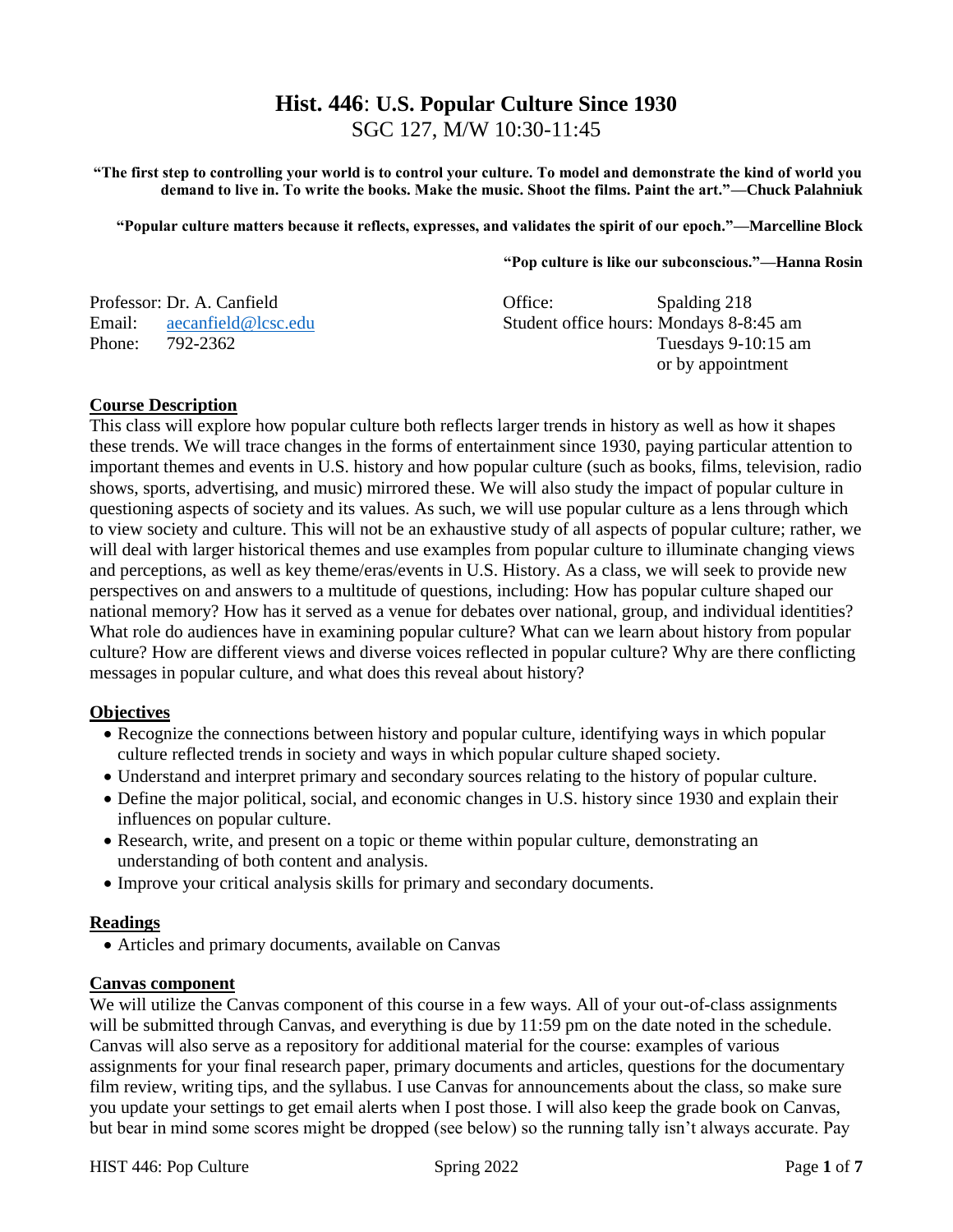attention to the scores for individual assignments and not the total. Points for attendance and participation will only be entered right before midterms and after the last day of class.

### **Course Requirements and Assignments**

**In-class quizzes:** Over the course of the semester, I will give nine in-class quizzes, worth ten points each. These will be short-answer questions, based on that day's topic/lecture. They are worth ten points each, and I will drop your three lowest scores. There are no make-ups on these quizzes, except for in the case of document absences (see below). These quizzes are worth 60 points total for the semester.

**Documentary review**: We will watch two documentaries in class. The first, *To Be Somebody*, examines how the career of boxer Joe Louis reflects racial conflicts and tensions in the United States, especially during the Great Depression and World War II. The second, *Respect Yourself: The Stax Records Story*, focuses on how race, social changes, and violence affected a major recording studio in Memphis and the music it produced in the 1960s and 1970s. We will watch these in class, and together discuss their content and the analysis of history and popular culture. Students are required to write a response paper to **ONE** of these documentaries. On Canvas you will find specific questions to answer that will guide your paper, and help you analyze it. One of the goals of this paper is to help you learn how others have approached a topic in history, using popular culture to reveal larger issues and make deeper connections. This 2-3-page paper is worth 60 points. The paper on *To Be Somebody* is due **Feb. 9**, and the paper on *Respect Yourself* is due on **April 20**.

**Primary document analysis**: There are six different primary documents (available on Canvas) dealing with different aspects of popular culture we will discuss together in class. You need to read and analyze all of these, and be prepared to discuss them with the class, but you only have to write an analytical paper on **ONE** of them. These papers are due one week after we discuss the documents in class. One of the goals with this paper is to work on analyzing different types of primary documents. On Canvas you will find assignment instructions that will guide your paper and help you analyze the document, as well as larger issues to consider when writing the paper. This 2-3-page paper is worth 60 points. See the course schedule for due dates.

**Article response**: There are five articles/secondary readings required for this class, all available on Canvas. While you are required to read and analyze all of them, and be prepared to discuss them in class, you are only required to write an essay on **ONE of** them. One of the goals with this paper is to help students learn how to identify the authors' argument (thesis) and their evidence, and evaluate the authors' effectiveness in proving the argument. See the assignment instructions on Canvas, as well as specific areas to consider for this paper. This 2-3-page paper is worth 60 points. See the course schedule for the due dates.

**Film response paper**: We will watch three films in class: *The Great Dictator* (1940), *Rebel Without a Cause* (1955), and *Dr. Strangelove or: How I Learned to Stop Worrying and Love the Bomb* (1964). You are required to write a 2-3-page response to **ONE** of these. One of the goals with this paper is to help you analyze another form of a primary document. See the assignment instructions on Canvas, as well as specific areas to consider for this paper. This paper is worth 60 points. See the course schedule for due dates.

**Participation and attendance**: Participation from everyone is required and is worth 100 points. Your attendance is worth an additional 100 points. This class will have lectures to give each student an overview of specific subjects, but it will also include class discussions on the films, documentaries, articles, and primary documents assigned. Come to class with the readings completed, as they will provide a foundation for discussions. In an upper-division course, I expect a high degree of critical discussion from everyone, so don't just skim the readings quickly; read carefully and thoughtfully. The better prepared you are to discuss what you have read, the better the discussion. For any primary documents, make sure you are clear with who wrote/said/created it, when it was created, its historical context, and its larger point and significance.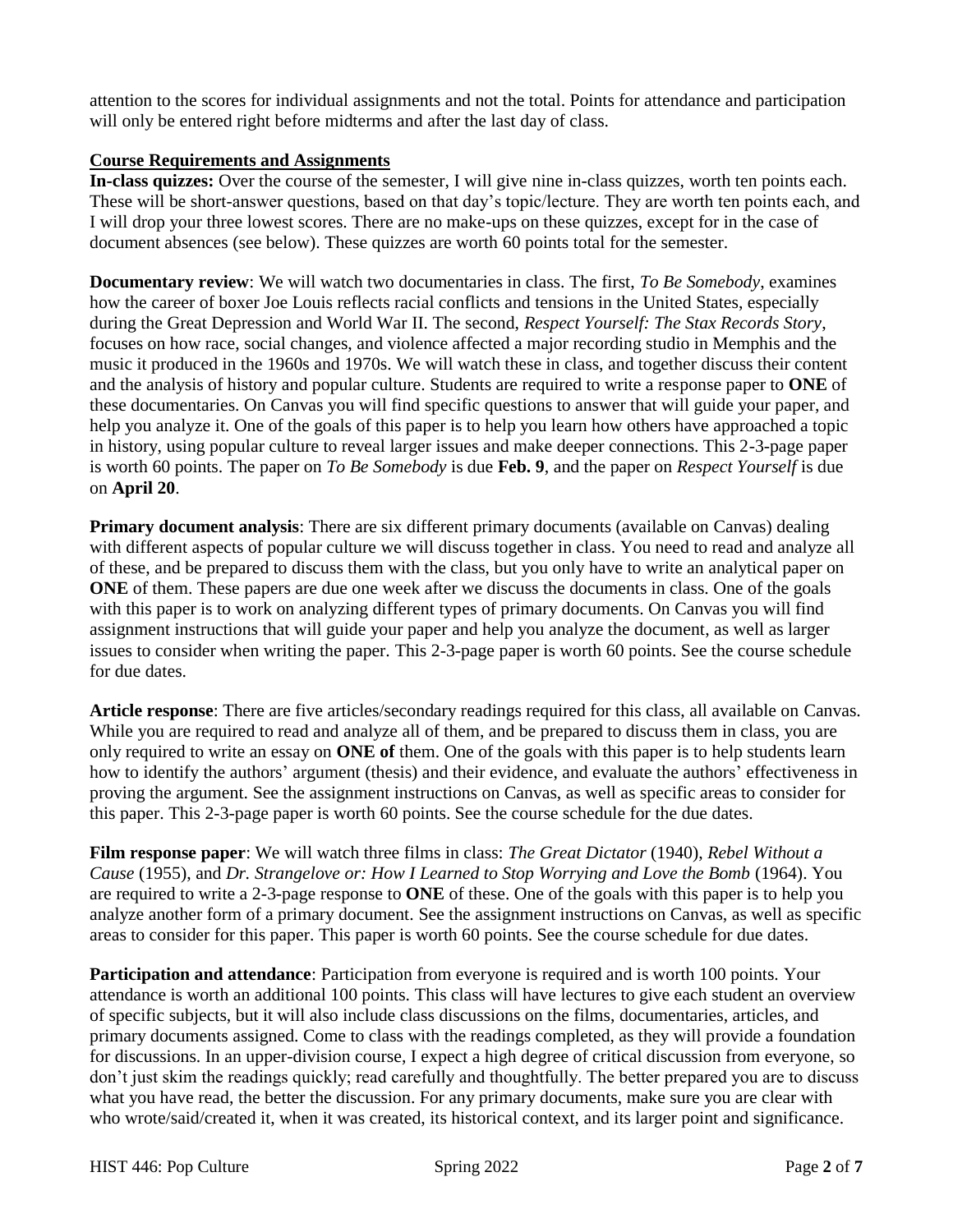For the articles, make sure you know the thesis (argument) and the main pieces of evidence. Be able to discuss whether you agree or disagree with the author's conclusions. If it appears that students aren't completing the readings, or are just not engaging in discussion, I reserve the right to make students email me 7-10 discussion questions in advance of each class. Let's avoid this and just come to class prepared!

**Final research project:** A final research paper is the major project for the course and is worth 300 points. The topic is of your own choosing, but whatever your topic, you need to have a clear thesis, good supporting evidence, and strong writing. You are making an argument with this paper, using both primary and secondary sources to justify your conclusion. Primary sources can include films, TV episodes, songs, comics, speeches, letters, ads, etc. This is not just a review of the work already completed on a topic; you should use secondary works only to help you analyze the primary sources (whether those are films, TV shows, songs, radio programs, written documents, etc.) and to guide you to your own conclusions. You are going to spend a considerable amount of time researching this, so make sure it is a topic in which you are interested. Please see the assignment overview in Canvas (in the "Final Research Project" module) for details on this larger project. There are four assignments associated with this project: a topic proposal, a source review/research question, an oral presentation, and the final paper itself. You can't skip any of these assignments and you can't hand in a subsequent assignment without completing the one before it. Meaning: you cannot skip the topic proposal and head straight to the source review/research question assignment. You will have to go back and do the first assignment (although, with my late policy, this might mean receiving no actual points for the assignment). There are examples for the topic proposal and the source review/research question available on Canvas. The **topic proposal** is due **February 23**, and is worth 25 points. Next, you will hand in a **source review/research question**, due on **March 23** and is worth 100 points. Each student will also give a **ten-minute formal presentation** on his or her topic, and this presentation is worth an additional 50 points. Student presentations are scheduled for **May 4**. Your 8-10 page **final paper** is due **May 10** and is worth 300 points. No late work will be accepted on the final paper.

# **Miscellaneous class information**

**Late assignments:** Assignments are due on the day noted on the course schedule and in the Canvas calendar. All work will be submitted through Canvas. Late work will be accepted on all work except for the final research paper and the oral presentation, but late work will lose 5% for each day late, including weekends. Late work won't receive any feedback. Late assignments also have a one-week deadline, after which I will no longer accept them without documentation demonstrating why you could not get your assignments in on time.

**LCSC mask policy:** To maximize protection from the different variants of COVID and prevent spreading, LCSC is requiring all members of the campus community – regardless of vaccination status – to wear a face covering in indoor spaces where others are present, including in classrooms and offices.

**Attendance**: Attendance and participation matters and will help you succeed in this class. However, we are still living in a challenging world right now, and I completely understand that we all need to be flexible. If you feel slightly sick, or someone in your household is sick, DO NOT COME TO CLASS. We can get you caught up and I will work with you to get lecture notes from another student. You will not lose any points for missing class if you are sick, but I will need some sort of documentation if your illness takes you away for more than two class periods in a row. If you have to miss class for more than two weeks, please communicate with me so I can work with you on deadlines. I may need to see documentation, because I will only extend due dates or excuse late points if there is a legitimate reason that you could not attend and submit assignments.

**Excused absences:** These definitely still include medical and family issues this semester! Just stay in communication with me if issues come up and I can be understanding since life is weird right now.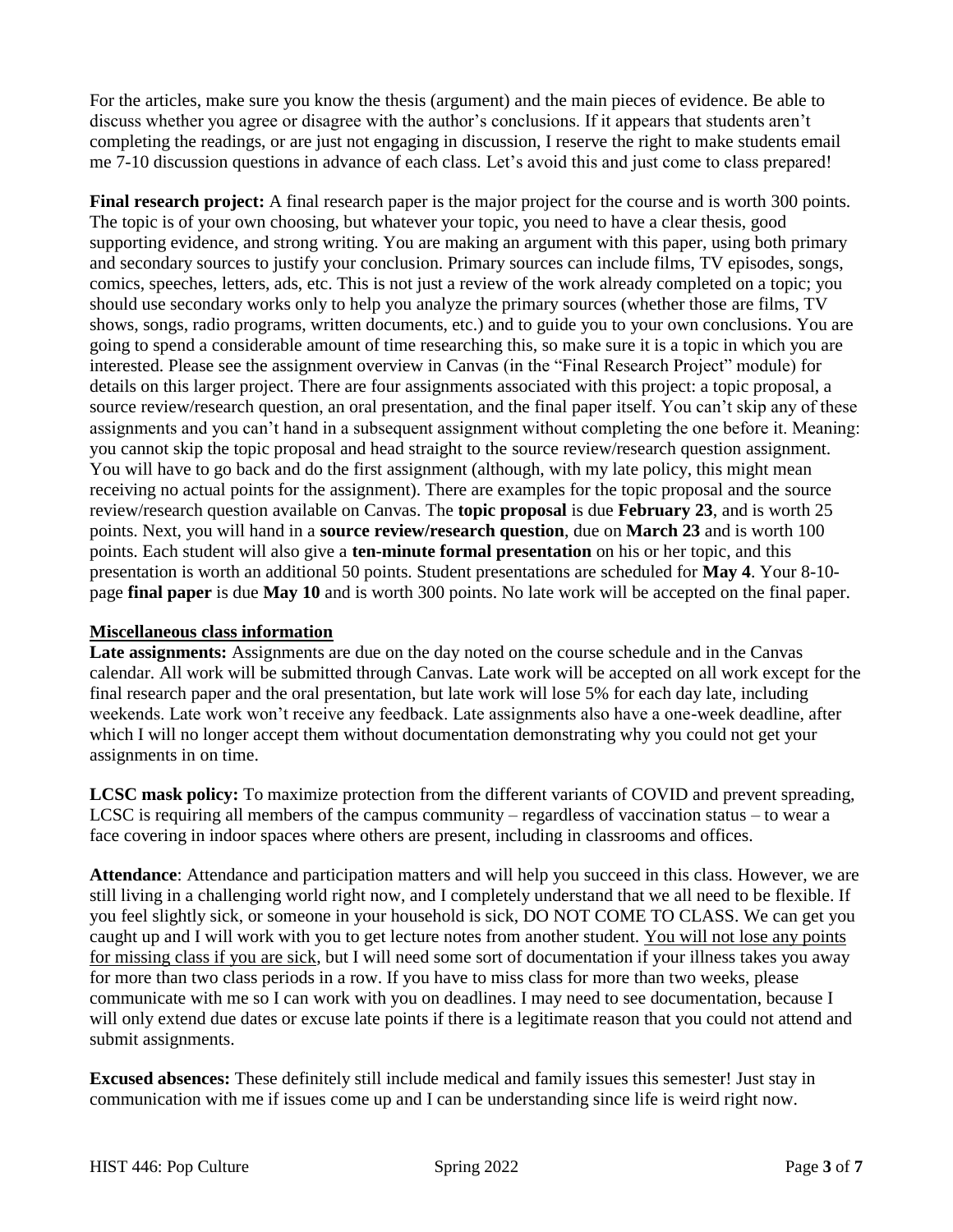Excused absences can include jury duty, school-related activities, documented emergencies, etc. If you have a documented excused absence, let me know as soon as you can so I can work with you.

**Student office hours:** While I am in my office often, I reserve Mondays from 8-8:45 am and Tuesdays from 9-10:15 am just for students. These times are for students to come in and meet with me, or call me on my office phone. If you have questions about assignments or course content, or just want to discuss history, class, or even college in general, this is a great time to stop in. I will require masks in my office for the entire semester. I can also meet with students virtually. If you would like to meet on Zoom, you will need to make an appointment with me. Just email me so we can set up a time. If my office hours in general don't work for your schedule, please email me and we can find a better time.

**Incomplete policy:** I understand that unforeseen circumstances can arise in students' lives, especially now, making them unable to complete a course. You can request an Incomplete Grade (I) in certain circumstances; however, you will only have one semester to make up the work before the I turns into an F grade. To receive an Incomplete, you need to discuss the issues and options with me, and then make a "formal" request (an email is fine). You need to have completed at least 80% of the work for the course (including written assignments and participation). Please contact me as soon as you can if you believe you will need an Incomplete. Pay attention to the dates in the syllabus for dropping courses and withdrawals, as well. My mantra over the last year has been all about flexibility and compassion. **There is much out of control in everyone's lives right now and I am here to help you succeed in this class however I can. Just try to stay in communication with me if things change suddenly on you, as things have been prone to do these last few years.**

**Accommodations:** Students requiring special accommodations or course adaptations due to a disability and/or a health-related issue should contact Accessibility Services at 208-792-2677 or by visiting their office at LIB 163. The [Accessibility Services](https://www.lcsc.edu/accessibility-services/student-information) webpage is a helpful place to start, as well Official documentation may be required in order to receive an accommodation and/or adaptation. I am happy to work with you so that you can be successful. Please communicate with me and the Accessibility Services office so we can do this.

**Classroom Etiquette**: Basic "rules of respect" will be observed at all times in this course. Please arrive on time for class and turn off all cell phones during class. Laptops may be used for the purpose of taking notes; however, if you are using your computer for other purposes during class and distracting others, this privilege will be revoked. In addition, please refrain from talking to your neighbors while I or your fellow classmates are speaking. We will often discuss highly sensitive subject matter in this class. Since history is open to multiple interpretations, disagreement is fine—but disagreements are to be grounded in historical interpretation. They must be targeted at *ideas* and they must be delivered respectfully. Personal attacks against individuals *will not* be tolerated.

\*\*The study of popular culture often takes us into potentially controversial areas regarding class, race, gender, language, and stereotypes. We may cover material that some people might consider "offensive," vulgar, or even obscene. The goal in discussing or showing such examples is not to offend, but to provide illustrations and examples of changing popular culture. If some of the examples offend or bother you, or if you have questions on how I am either using or interpreting the material, please come and talk to me.\*\*

**Email:** I recommend that you use the course email in Canvas to contact me, but if that is not working for some reason, make sure you use my correct email (aecanfield@lcsc.edu). DO NOT just rely on the autocomplete feature; type it in fully yourself to make sure it is correct. I am not responsible for emails sent to an incorrect address. Do not delete any emails to me unless I have responded. I will always respond to let you know that I received your message. If I have not replied within two working days, assume that I did not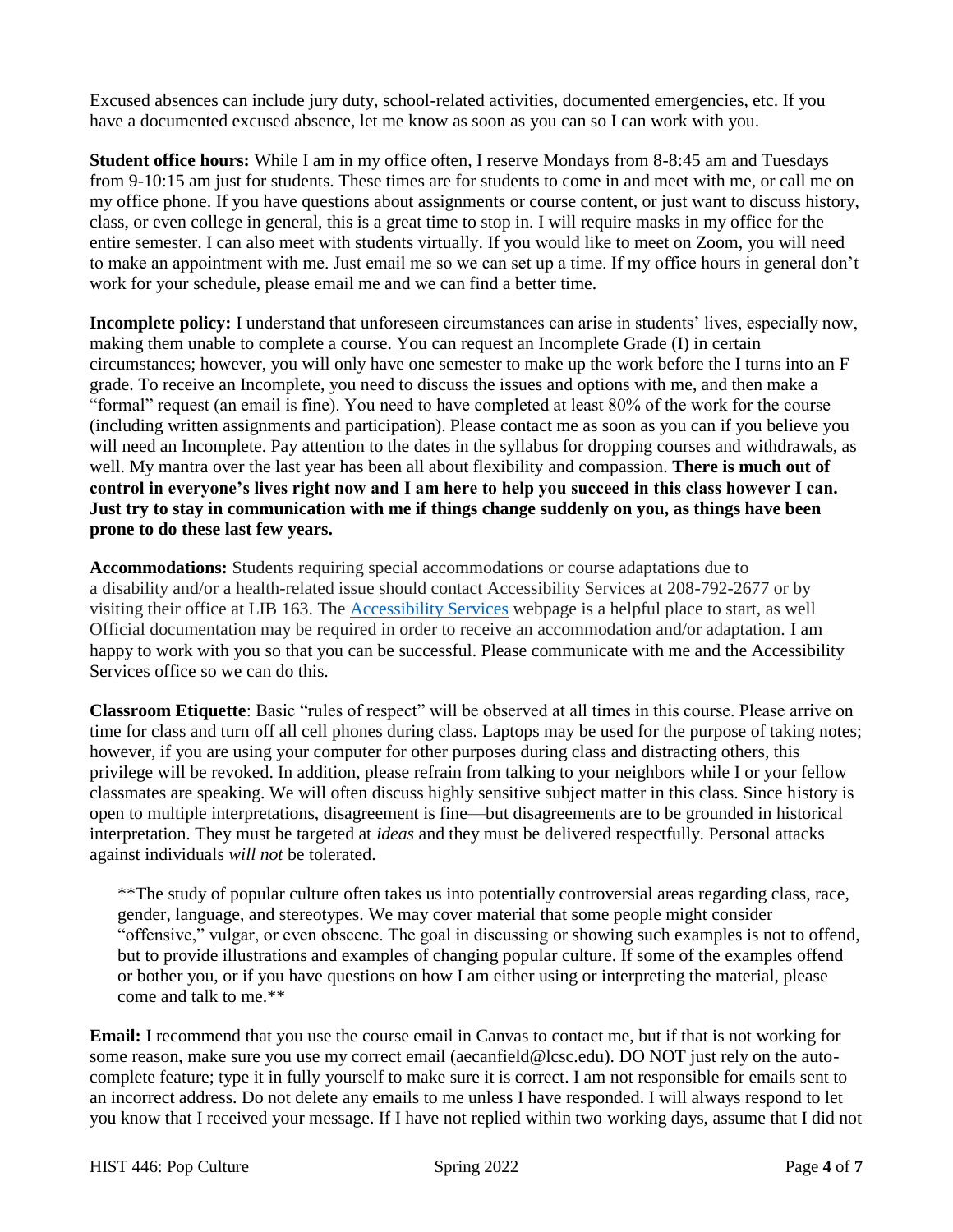get the email. I only check my work email during work hours (Monday-Friday, 8am-5pm), so don't worry if you don't get a response from me to an email sent in the evening or on the weekend. If you are emailing me outside of the Canvas email system, please put HIST 446 in the subject line.

\*\*When emailing me (or any professor), be sure to use basic email etiquette. Always use a polite salutation at the beginning of your message. "Hey" or "Hey Prof" is not suitable. Use correct grammar and punctuation, and proofread and spell check your message. Don't send an email until you have used your resources wisely; check the syllabus for clarification before asking when the next test is scheduled, for example.\*\*

**Academic Integrity**: Academic honesty is expected of all students. Instances of academic dishonesty will result in the failure of the class. Academic dishonesty includes plagiarism (the use of someone else's words or ideas without acknowledgement), cheating on assignments, multiple submissions, and assisting someone else in committing academic dishonesty. Academic dishonesty is a serious offense and will be treated as such. Violations of academic honesty will be reported to the appropriate school officials and the student will fail the course. No exceptions.

**Grading guidelines and writing**: Strong writing is key to success in a History course. Before I evaluate the content of any paper, I will first consider other aspects. Please see the "Writing Tips" link on Canvas before submitting any papers. Use of any font besides Times New Roman, 12 point will lose five points. Papers that are not double-spaced will lose five points. Improper use of the words [there, their, and they're]; [where, we're, and were]; and [its and it's], will lose half a point. Papers that aren't stapled (and paper-clipping doesn't count) will lose 2 points. Historians, in general, do not use first person in their writings. For this class, you will be required to adhere to this. For every contraction and use of first person (I, we, me, our, us, etc.), I will subtract half a point. I don't require title pages, nor do I require a works cited page as long as you use full and correct footnotes. All papers must conform to academic writing standards for the history discipline and be cited correctly. You must use footnotes (not endnotes) and correct Chicago/Turabian citation. No MLA (parenthetical) citation is allowed. Improper citations will lose half a point for each instance. Please come see me if you have questions on this. You can access the Turabian guide online [\(http://www.press.uchicago.edu/books/turabian/turabian\\_citationguide.html\)](http://www.press.uchicago.edu/books/turabian/turabian_citationguide.html).

# **Good dates to keep in mind:**

- January 31: Last day to add classes or drop without "W" grade on transcript
- February 21: President's Day, campus closed
- March 28-April 1: Spring break
- April 7: Last day to drop from classes or withdraw from college for the semester
- May 18: Final grades posted to WarriorWeb

| Grade scale:      | <b>Points:</b>                              |  |
|-------------------|---------------------------------------------|--|
| A 920-1000 points | In-class quizzes: 60 points                 |  |
| A-900-919         | Documentary review: 60 points               |  |
| $B+880-899$       | Primary document analysis: 60 points        |  |
| B 820-879         | Article response: 60 points                 |  |
| B-800-819         | Film response: 60 points                    |  |
| $C+780-799$       | Topic proposal: 25 points                   |  |
| C 720-779         | Source review/research question: 100 points |  |
| $C - 700 - 719$   | Oral presentation: 75 points                |  |
| $D+680-699$       | Final research paper: 300 points            |  |
| D 600-679         | Attendance: 100 points                      |  |
| F 599 and below   | Participation: 100 points                   |  |
|                   | Total: 1000 points                          |  |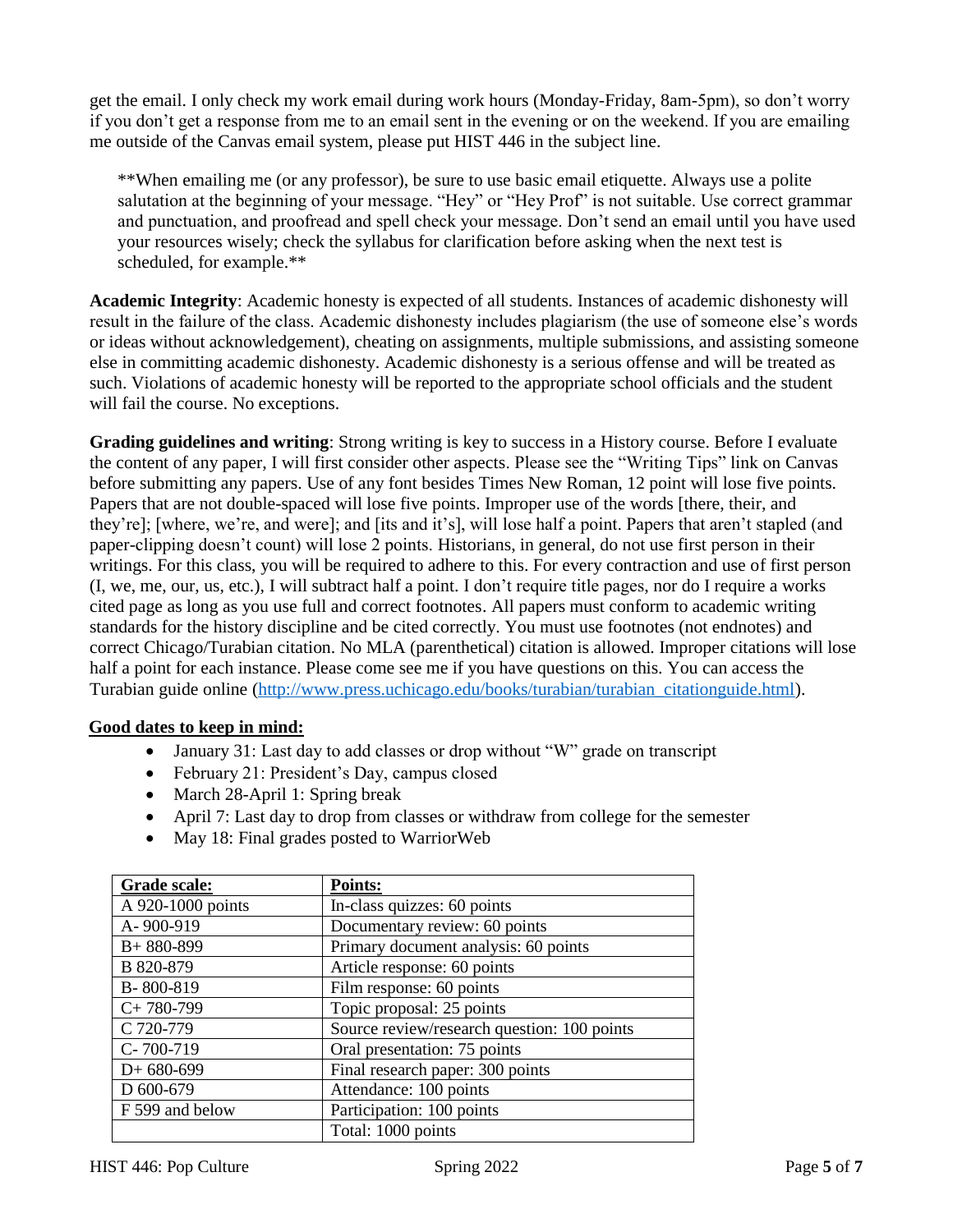# *Tentative* **Course Schedule:**

- **Jan. 19:** Introduction to course: Why do we study popular culture?
- **Jan. 24**: Escaping the Great Depression: Sex, Horror, and Crime in the 1930s • Discussion of online reading: ["Impact of Pop Culture on Society"](https://medium.com/@thenewswell/impact-of-pop-culture-on-society-fde92ae986f0)
- **Jan. 26:** Soundtrack for Sadness: The Roles of Music and Radio During the Depression
- **Jan. 31:** From Hopelessness to Optimism: Changing Responses in the 1930s

#### **\*\*\*January 31 is the LAST day to drop class without a "W" grade on your transcript\*\*\***

- **Feb. 2**: Documentary: *The Great Depression: To Be Somebody* (1993) 52 mins
- Feb. 7: Patriotism, Tolerance, and "Villainizing" during World War II
	- Primary Doc. 1: Cover of *Captain America* (1941)
- **Feb. 9**: World War II Continues: Rallying Support on the Home Front
	- Primary Doc. 2: "Radio Researcher Paul Lazarsfeld Presents Information about Women Listeners to Broadcasters and Advertisers" (1942)
	- **Due**: Documentary review of *To Be Somebody*
- **Feb. 14**: Film: *The Great Dictator* (1940) 125 minutes
	- Primary Doc. 3: "Federal regulator Newton Minow Criticizes Television as a 'Vast Wasteland'" (1961)
	- **Due**: Primary document analysis (Doc. 1: *Captain America*)
- **Feb. 16**: Finish *The Great Dictator*; Post-War Consensus: Hegemony, Homogeny, and Consumerism in the Cold War
	- **Due**: Primary document analysis (Doc. 2: "Radio Researcher Paul Lazarsfeld")

### **FEB. 21: NO CLASS, PRES. DAY**

- **Feb. 23**: Culture Under Attack: HUAC and the Hollywood Ten
	- **Due**: Topic proposal
	- **Due**: Primary document analysis (Doc. 3: "Federal regulator Newton Minow")
- Feb. 28: "Good girls" versus "Bad girls" in the Fifties
	- Article 1: "Why Elvis?" by Michael Bertrand
	- Primary Doc. 4: "*Time* Magazine Describes Objections to Rock 'n' Roll" (1956)
	- **Due**: Film response to *The Great Dictator*
- **March 2**: What's Wrong with Kids Today?: Counterculture, Rebellion, and "Sideshows" of the 1950s
- **March 7:** Reponses to Social and Racial Tensions: "Race, Rock, and Elvis"
	- Primary Doc. 5: "Fredric Wertham, Crusader against Comics, Makes His Case to Parents" (1953)
	- **Due**: Article response (Article 1: "Why Elvis?")
	- **Due**: Primary document analysis (Doc. 4: "*Time* Magazine Describes Objections")
- **March 9**: "Cesspool-type antics": Music, Teenage Rebellion, and the Generational Divide
- **March 14**: Film: *Rebel Without a Cause* (1955) 111 mins
	- Article 2: "Boy Culture/Bad Boys," by James Gilbert
	- **Due**: Primary document analysis (Doc. 5: "Fredric Wertham")